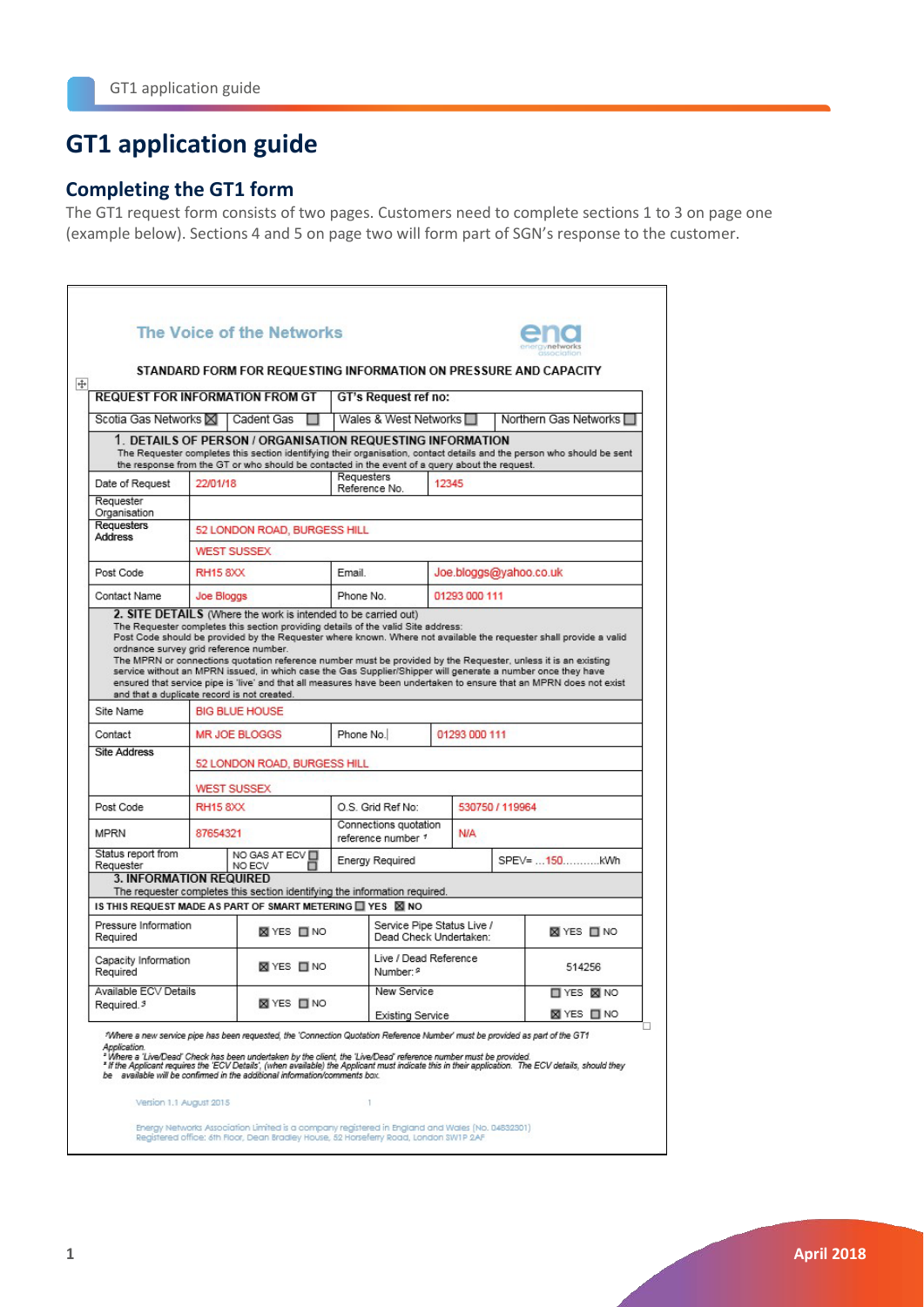### **Section 1: details of person/organisation requesting information**

- Date of request add the date of your request for information.
- **Requester's reference number** please provide a reference number for your project if you have one. Otherwise, please leave this blank.
- **Requester organisation**  if you are acting on behalf of a client or organisation, please provide the organisation's name. If you are requesting the GT1 to be undertaken for your own property you can leave this blank.
- **Requester's address and postcode** add the address for where our correspondence should be sent to.
- **Contact name, email and phone number**  add the name and contact details of the person who should be contacted if there is a query about the GT1 request.

### **Section 2: site details**

- **Site name, address and postcode**  please provide the site address for the gas service beingchecked.
- **Contact and phone number**  up to 70% of GT1 requests will receive a site visit and our surveyor may need to arrange a site visit. Please provide the contact details of the person who will meet our surveyor on site.
- **O.S. grid reference number**  you can use UK Grid Reference Finder [here](https://gridreferencefinder.com/) to find out the coordinates of your site. On their website, enter your site postcode on the left of the map and press go. The map will take you to the postcode you have entered. If using a PC, hover the mouse cursor over your site and right click the mouse button. If using a mobile device, tap twice on your site. A box will appear with X Easting and Y Northing coordinates, which can be entered into the request form.
- **MPRN**  please provide your meter point reference number (MPRN). This can be found on some gas bills or you can contact your gas supplier and ask them for your MPRN.
- **Connections quotation reference number**  if you have recently had a quotation from SGN Connections or a utility infrastructure provider (UIP), please enter the reference number of the quote. Otherwise, please leave this blank.
- **Status report from requester** tick the relevant box or boxes if you know there is no gas at the emergency control valve (ECV) or there is no ECV on the end of the service. If you are unsure, please leave blank.
- **Energy required**  please provide us with the service pipe energy value (SPEV) in KWh. If you do not know what your maximum hourly gas load will be (with all the appliances working at the same time), you will need to consult a Gas Safe registered engineer. This must be completed prior to submitting your GT1 request.

#### **Section 3: information required**

- **Smart metering**  you must inform us if this GT1 request is made as part of smart metering. Tick yes if a smart meter has been or is due to be installed on the service. Tick no if there is no meter on the service and you have not approached a gas supplier to provide one.
- **Pressure information required**  tick yes or no if you want to know the pressure of the service. If you plan on providing this information to a gas supplier or meter asset manager (MAM) please tickyes.
- **Capacity information required**  tick yes or no if you want to know whether a specific gas load can pass through your existing service. If you plan on providing this information to a gas supplier or meter asset manager (MAM) please tick yes.
- **Available ECV details required**  tick yes or no if you require the emergency control valve size. If you plan on providing this information to a gas supplier or meter asset manager (MAM) please tick yes.
- **Service pipe status live/dead check undertaken**  tick yes or no if a live/dead check has been recently undertaken by SGN.